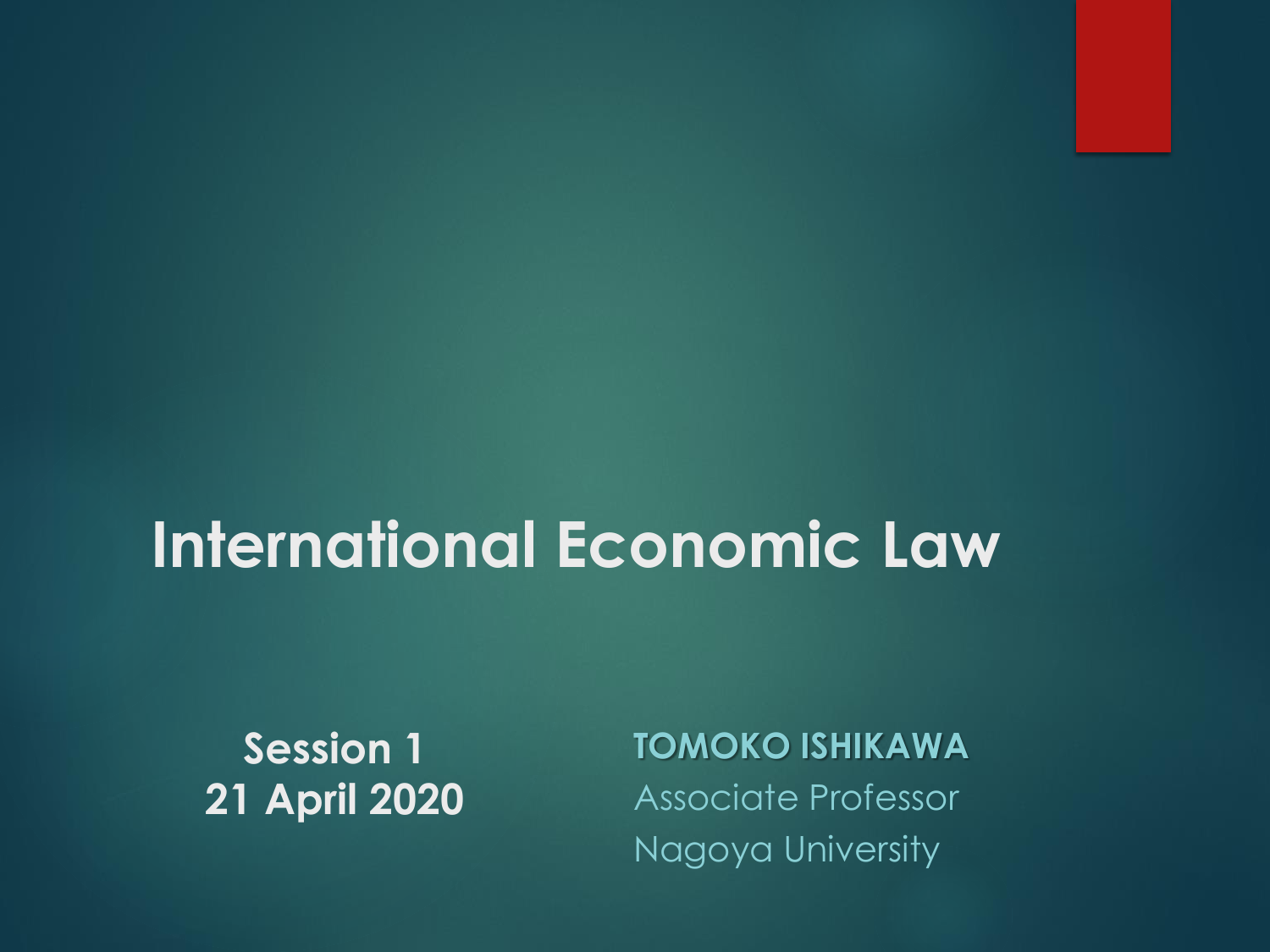Outline of the Course **Session 1:** Introduction - Backlash against economic globalisation

#### **Sessions 2 & 3**

WTO law – 1: Introduction

- ⚫ Brief History of the WTO law
- ⚫ Functioning of the WTO law
- ⚫ Membership of the WTO
- ⚫ Institutional Structure of the WTO
- ⚫ Decision-Making in the WTO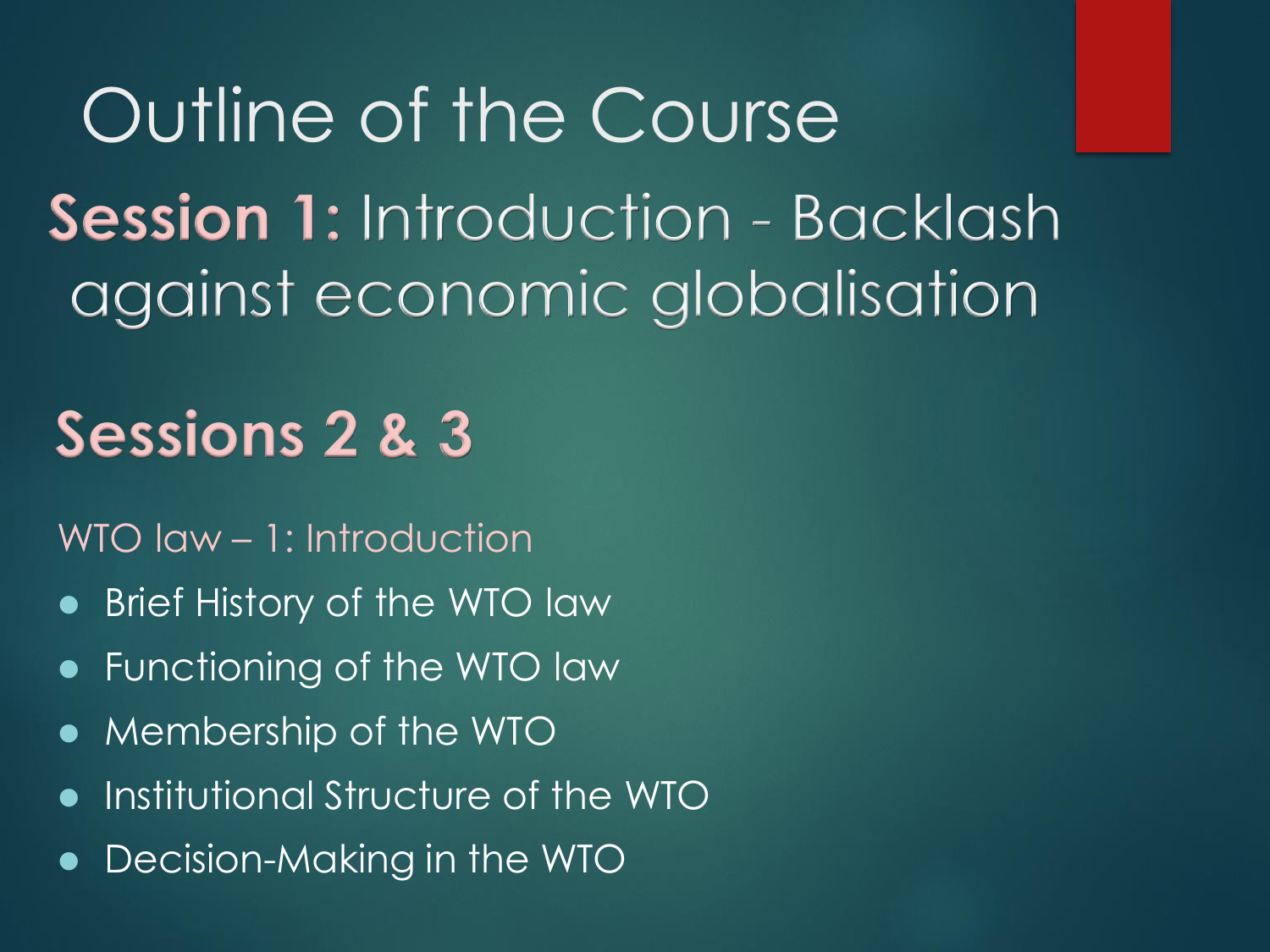## Outline of the Course **Session 4**

WTO law - 2: The WTO Dispute Settlement System

- ⚫ Background Information ILC Articles on State Responsibility and the Vienna Convention on the Law of Treaties
- ⚫ Jurisdiction of the WTO Dispute Settlement
- ⚫ Access to the WTO Dispute Settlement
- ⚫ Key Features of the WTO Dispute Settlement System
- ⚫ Institutions in the WTO Dispute Settlement system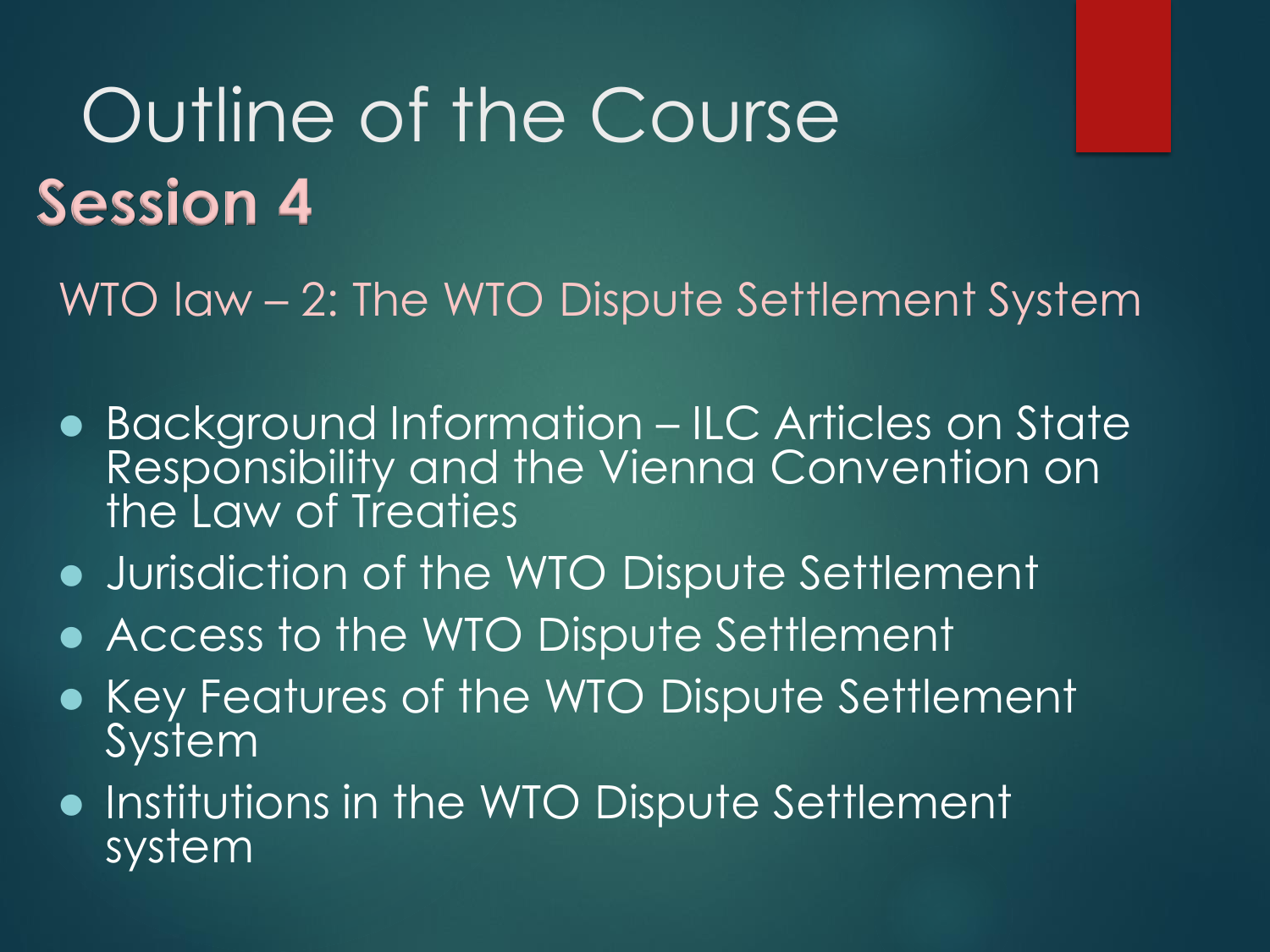# Outline of the Course **Session 5**

WTO law – 2: The WTO Dispute Settlement System

- ⚫ Background Information ILC Articles on State Responsibility and the Vienna Convention on the Law of Treaties
- ⚫ Jurisdiction of the WTO Dispute Settlement
- ⚫ Access to the WTO Dispute Settlement
- ⚫ Key Features of the WTO Dispute Settlement System
- ⚫ Institutions in the WTO Dispute Settlement system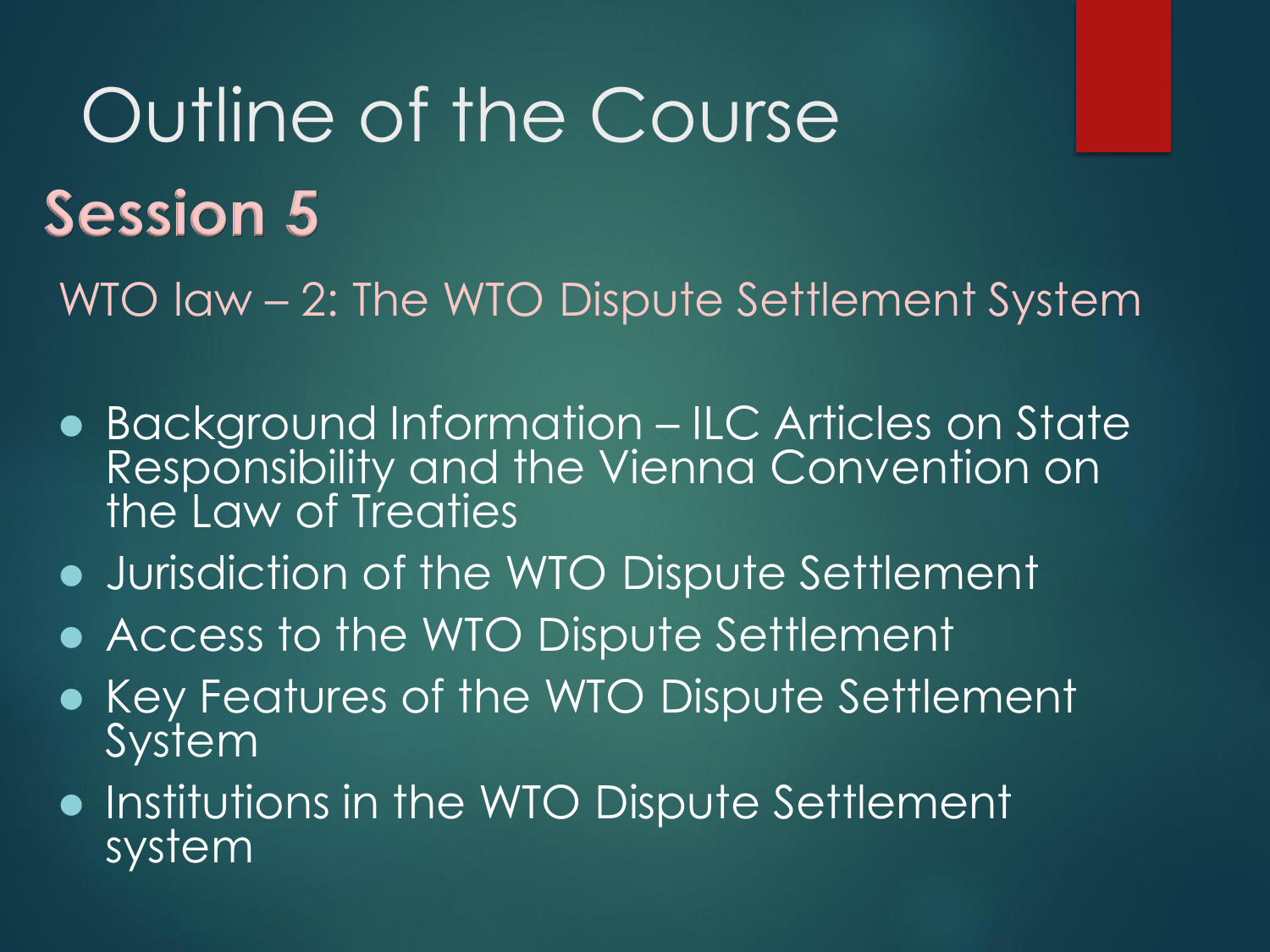## Outline of the Course **Session 6**

WTO law – 2: The WTO Dispute Settlement System

- ⚫ Process of the WTO Dispute Settlement System
- ⚫ Remedies under the WTO Dispute Settlement System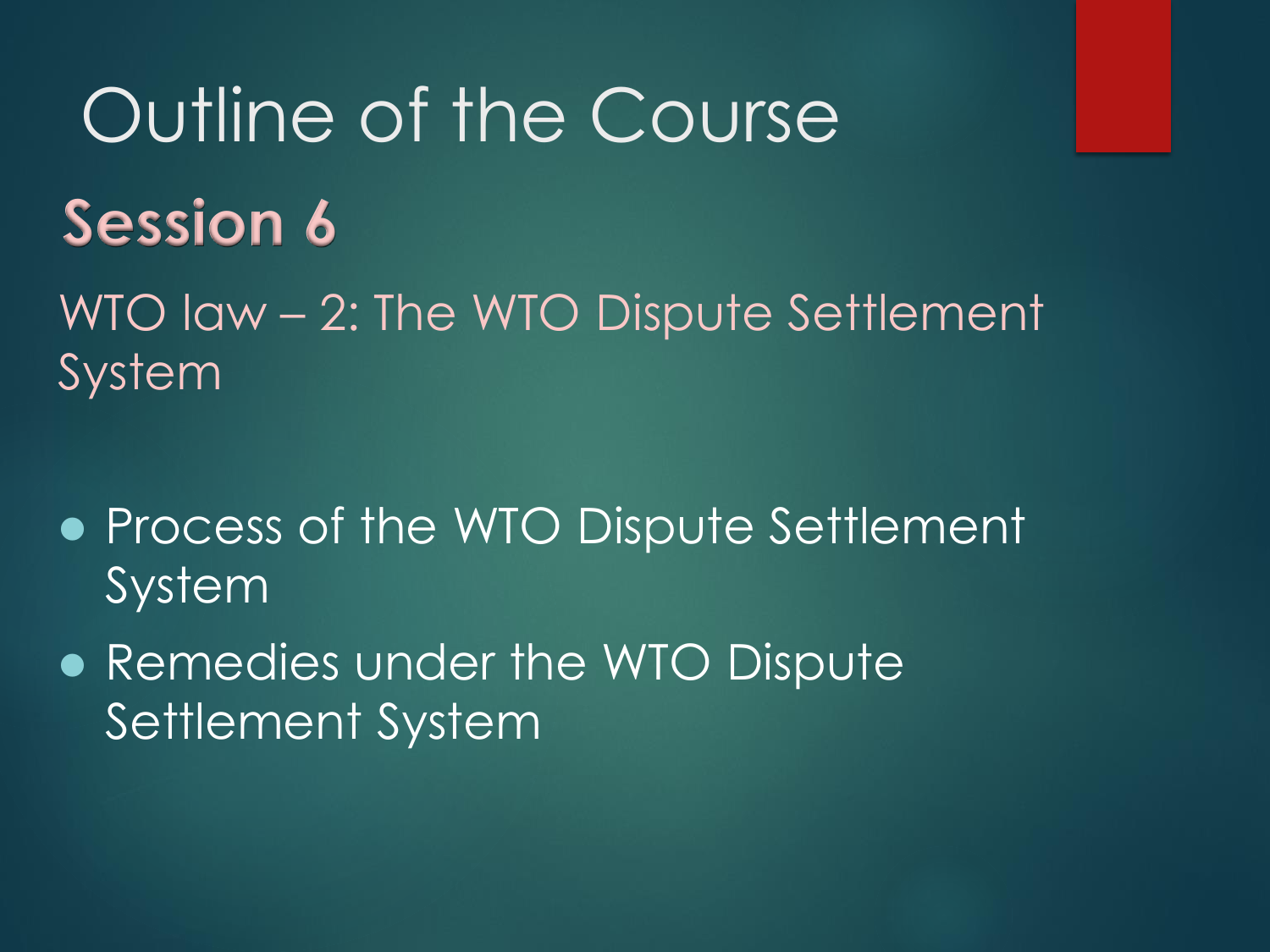## Outline of the Course **Sessions 7-8**

WTO law – 3: Selected Substantive Provisions of the GATT 1994 and GATS

- ⚫ Most-Favoured-Nation Treatment under the GATT
- ⚫ Most-Favoured-Nation Treatment under the GATS
- ⚫ National Treatment under the GATT
- ⚫ National Treatment under the GATS
- ⚫ Market Access (Tariff Barriers and Non-Tariff Barriers) under the GATT
- ⚫ Market Access under the GATS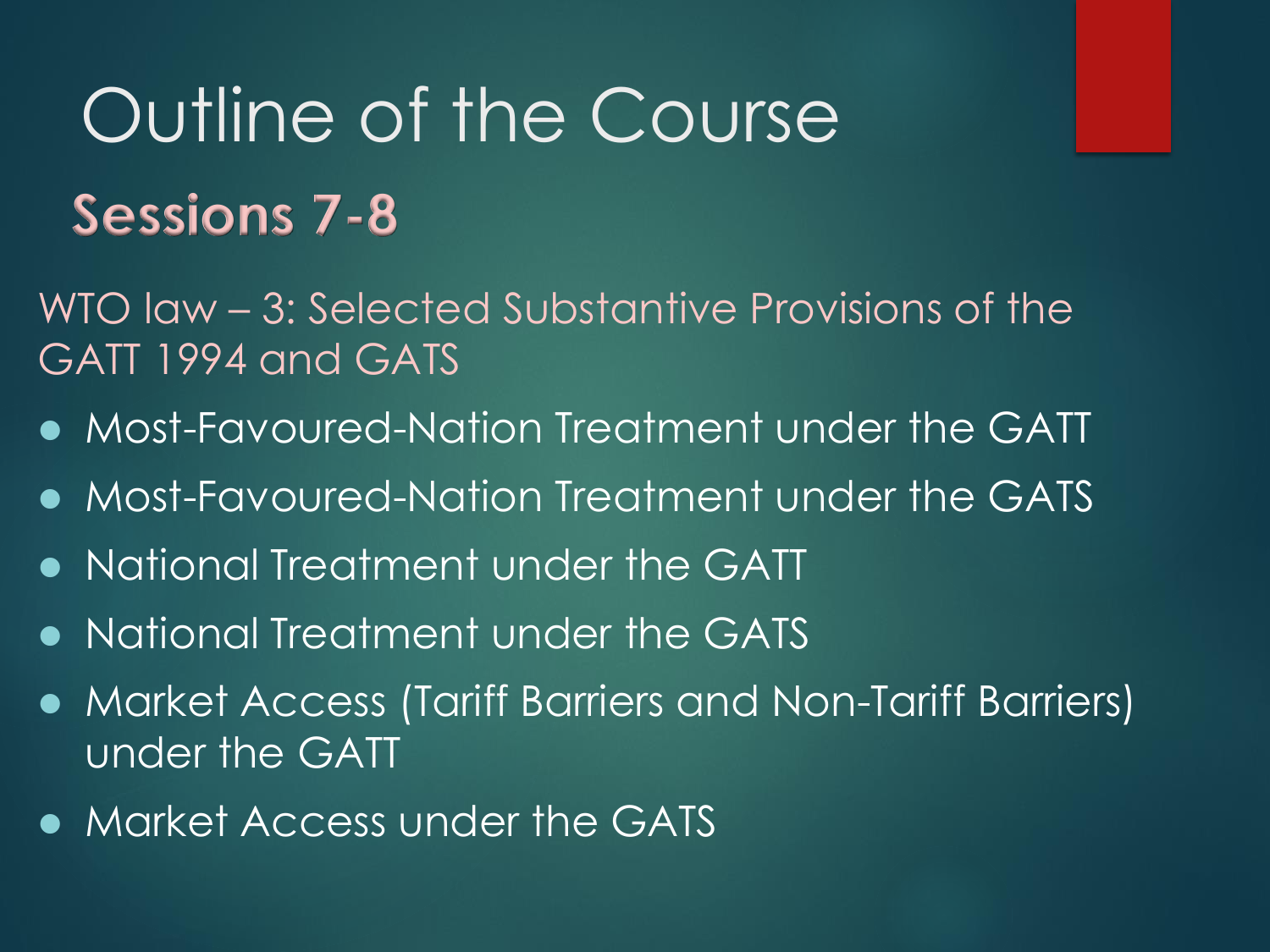## Outline of the Course

#### **Session 9-11**

WTO law – 4: General and Security Exceptions ● General Exceptions under the GATT ● (General Exceptions under the GATS) ●Security Exceptions under the GATT ⚫(Security Exceptions under the GATS)

#### **Sessions 12 onwards**

Selected WTO Covered Agreements (TRIPs, Anti-Dumping, etc) & wrap up & evaluation reports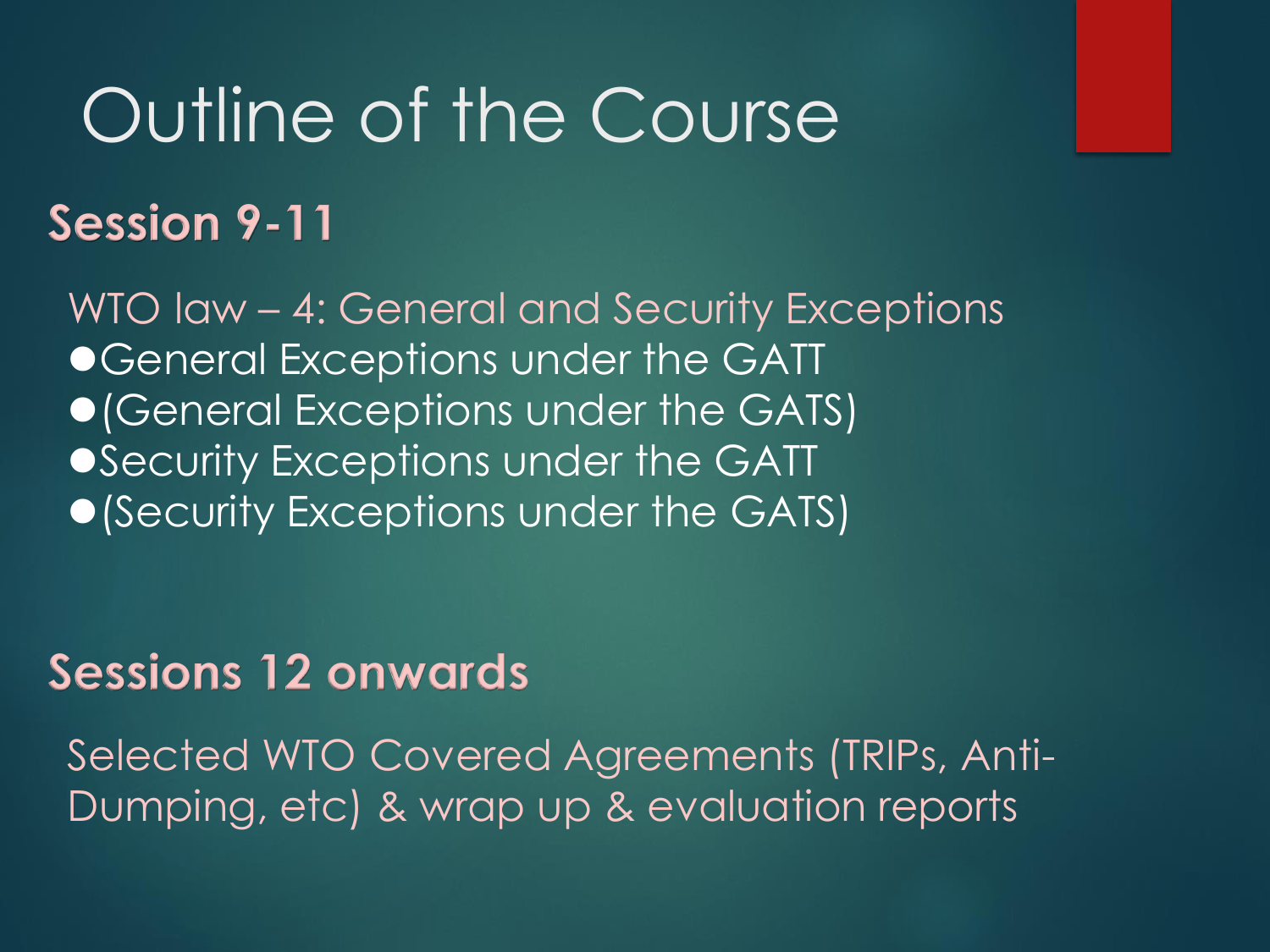## Introduction: Why Free Trade? WTO and FTA

1. Free trade v. Trade restrictions

- 2. Arguments for free trade
- 3. Issues with free trade
- 4. Rationale for trade restrictions
- 5. Effect of Free Trade Agreements on international trade do they in fact promote trade and investment flow?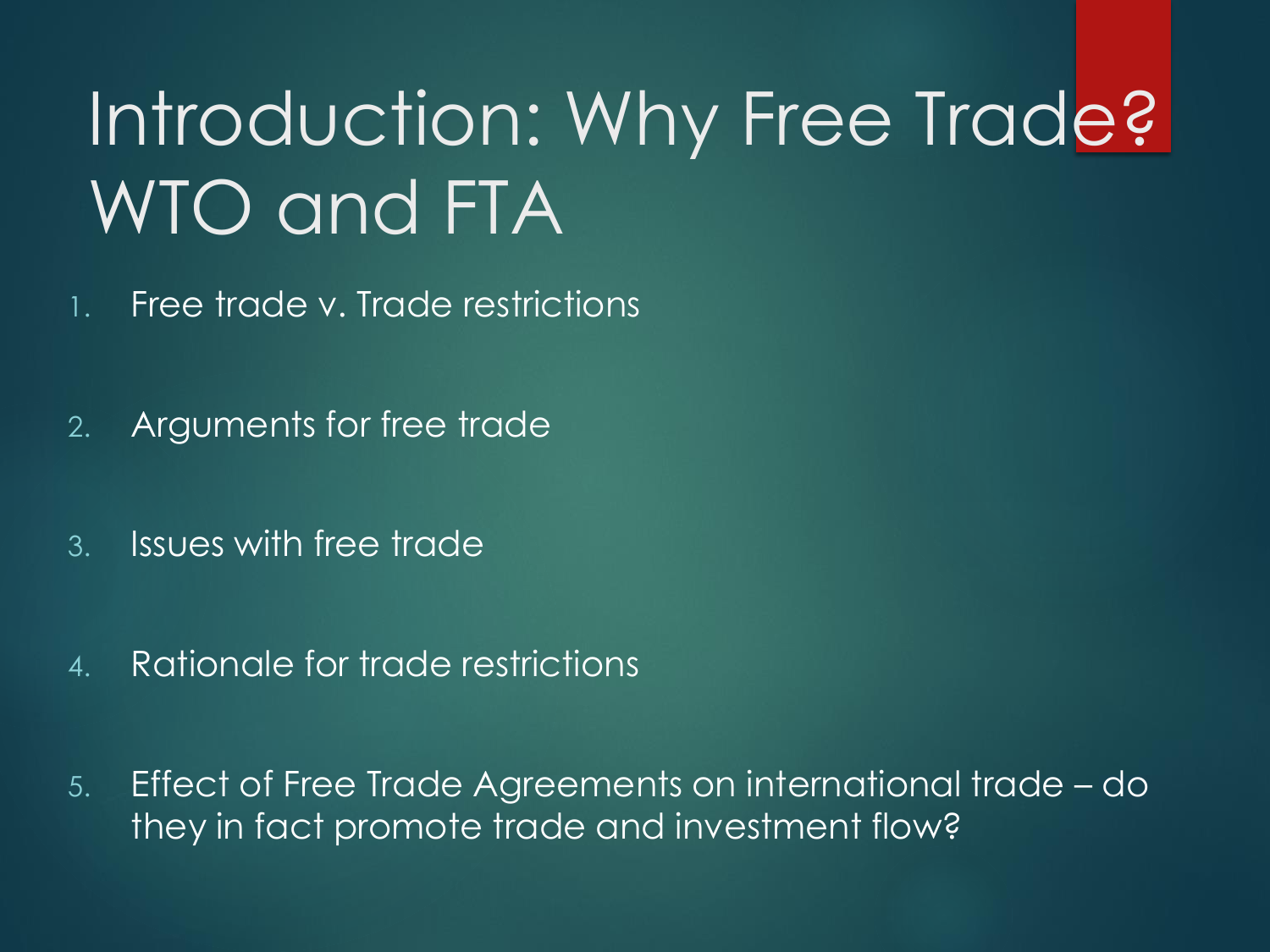What is 'Globalisation'?

"The closer integration of the countries and peoples of the world which has been brought about by the enormous reduction of costs of transportation and communication, and the breaking down of artificial barriers to the flow of goods, services, capital, knowledge, and (to a lesser extent) people across borders" (J.E. Stiglitz)

"the inexorable integration of markets, nation-states and technologies to a degree never witnessed before – in a way that is enabling individuals, corporations and nation-states to reach around the world farther, deeper and cheaper than ever before, and in a way that is enabling the world to reach into individuals, corporations and nation-states farther, faster, deeper and cheaper than even before." (M. Friedman)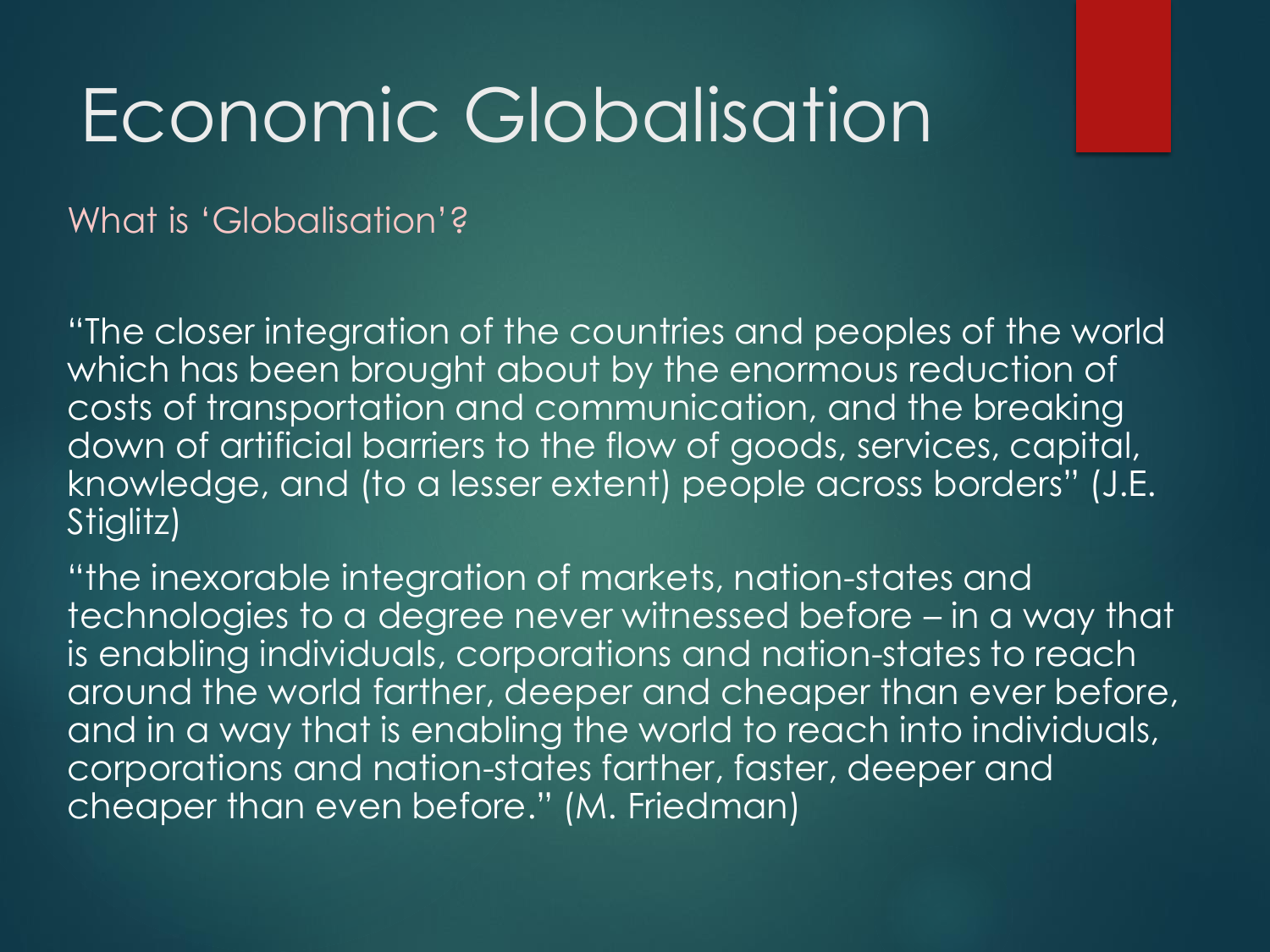#### What is "Economic globalisation"?

the gradual integration of national economies into one borderless global economy

What is the driving force of economic globalisation?

- **Technology**
- Policy shift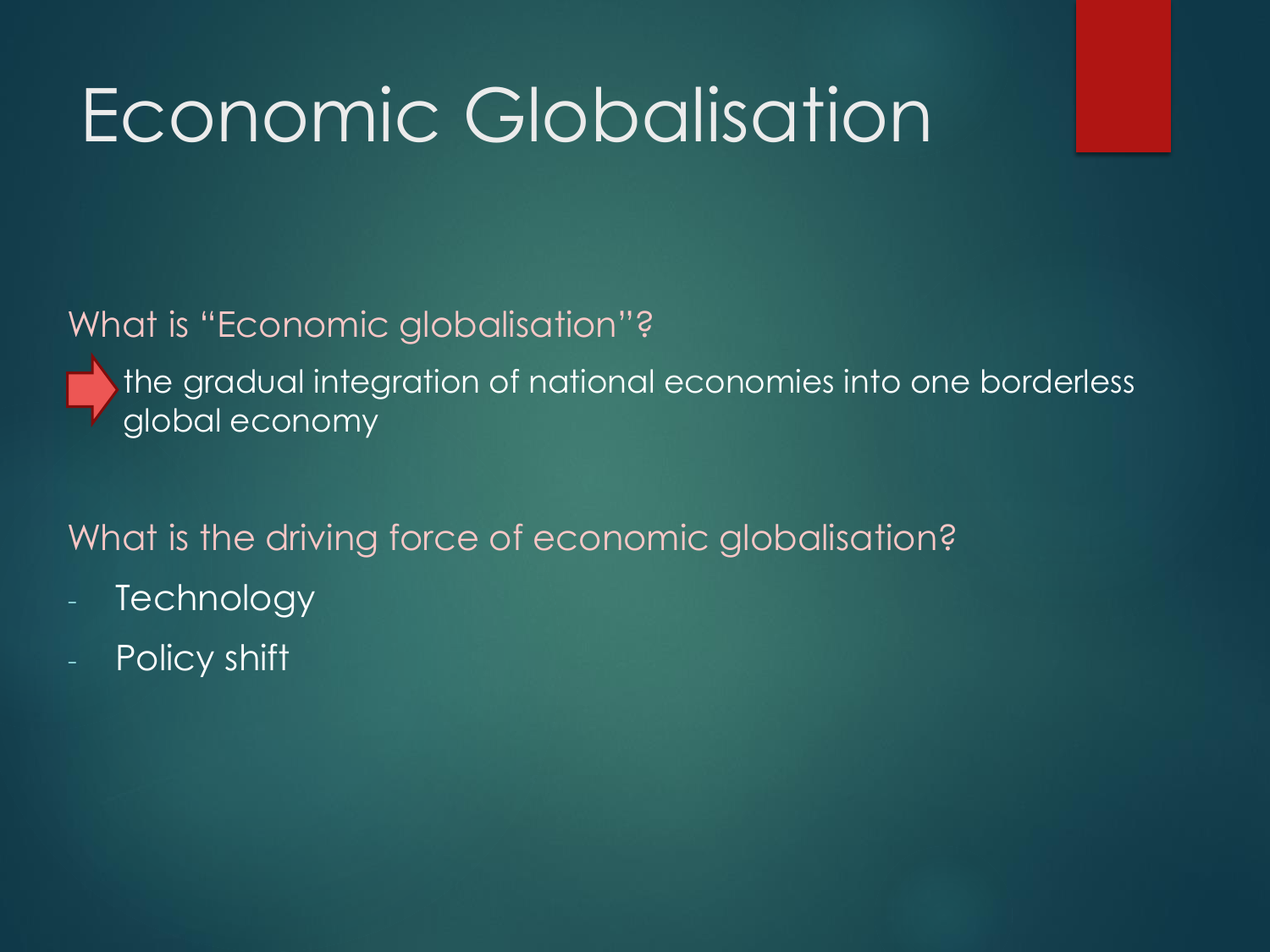Backlash against globalization (especially in the US under the Trump Administration)

- January 2017: Inauguration of President Trump
- ▶ The President's 2017 Trade Policy Agenda
- Key principles: 'The overarching purpose of our trade policy the guiding principle behind all of our actions in this key area – will be to expand trade in a way that is freer and fairer for all Americans. Every action we take with respect to trade will be designed to increase our economic growth, promote job creation in the United States, promote reciprocity with our trading partners, strengthen our manufacturing base and our ability to defend ourselves, and expand our agricultural and services industry exports. As a general matter, we believe that these goals can be best accomplished by focusing on bilateral negotiations rather than multilateral negotiations – and by renegotiating and revising trade agreements when our goals are not being met.'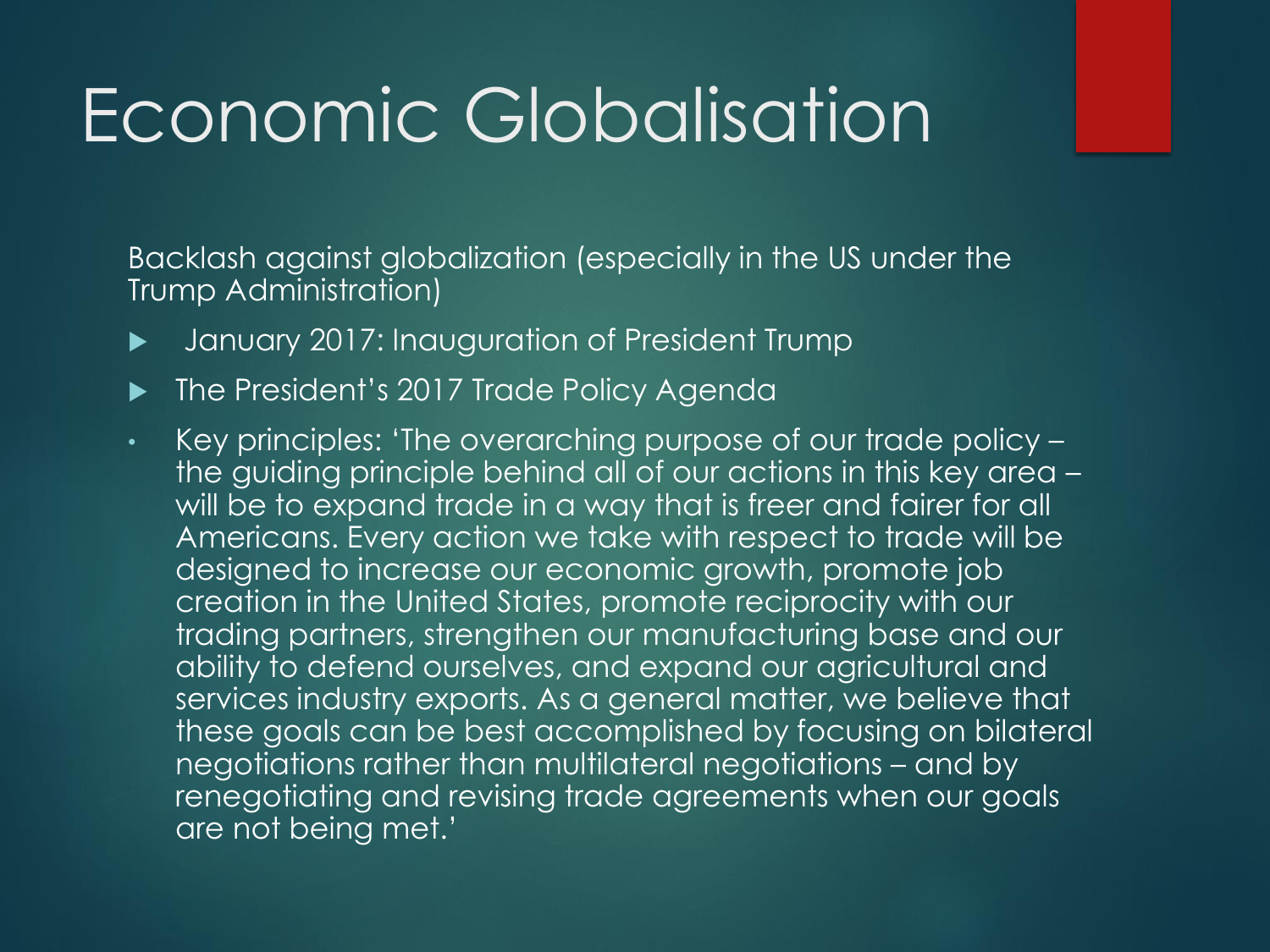Backlash against globalization (especially in the US under the Trump Administration)

- ▶ The President's 2017 Trade Policy Agenda (cont.)
- Key objectives include 'Resisting efforts by other countries or Members of international bodies like the World Trade Organization (WTO) – to advance interpretations that would weaken the rights and benefits of, or increase the obligations under, the various trade agreements to which the United States is a party.'
- Top priorities include 'Defending national sovereignty over trade policy'.
- '…even if a WTO dispute settlement panel or the WTO Appellate Body – rules against the United States, such a ruling does not automatically lead to a change in U.S. law or practice. Consistent with these important protections and applicable U.S. law, the Trump Administration will aggressively defend American sovereignty over matters of trade policy.'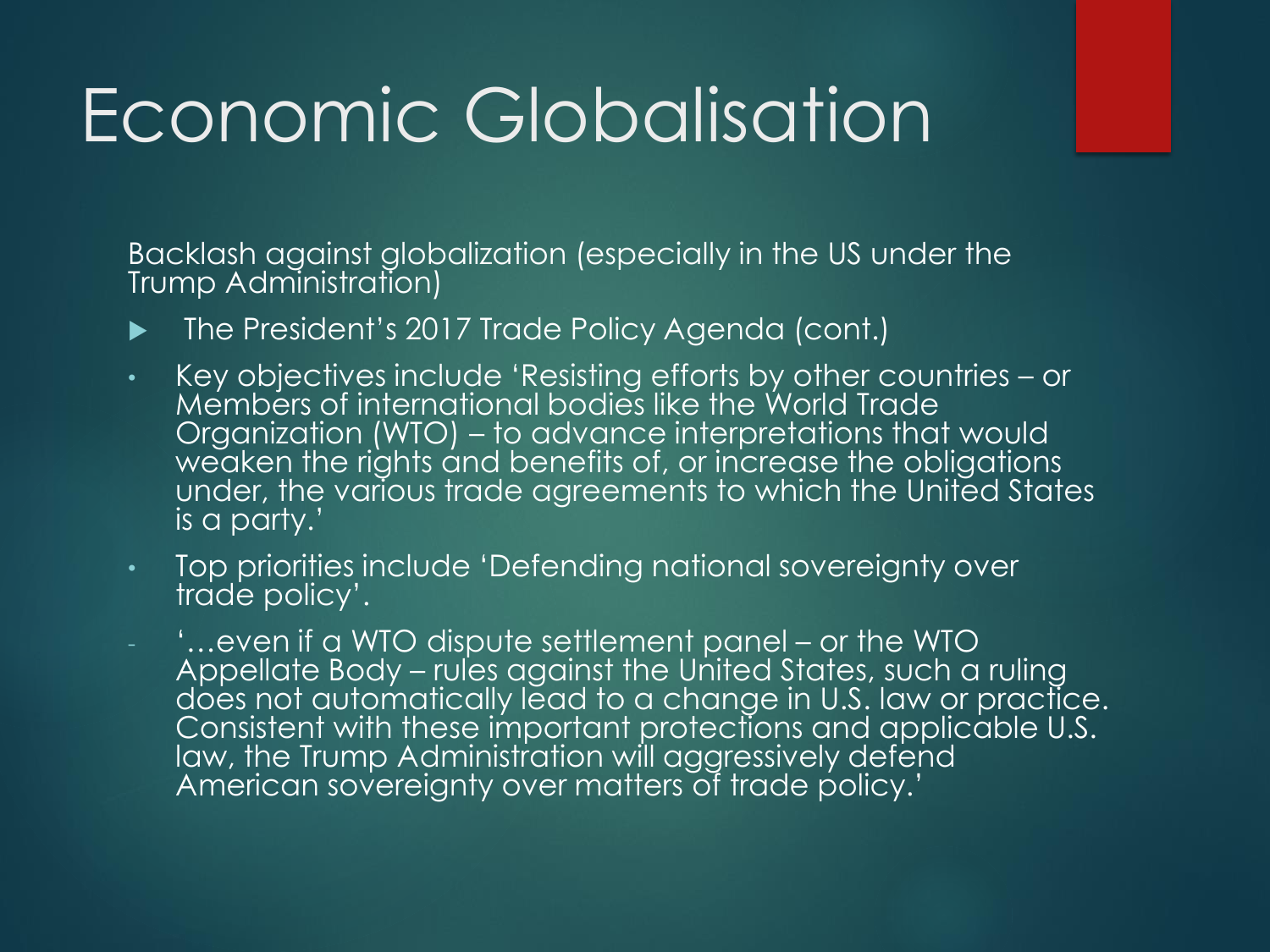Backlash against globalization (especially in the US under the Trump Administration)

#### **Remarks by President Trump to the 72nd Session of the United Nations General Assembly**

"For too long, the American people were told that mammoth multinational trade deals, unaccountable international tribunals, and powerful global bureaucracies were the best way to promote their success. But as those promises flowed, millions of jobs vanished and thousands of factories disappeared. Others gamed the system and broke the rules. And our great middle class, once the bedrock of American prosperity, was forgotten and left behind, but they are forgotten no more and they will never be forgotten again."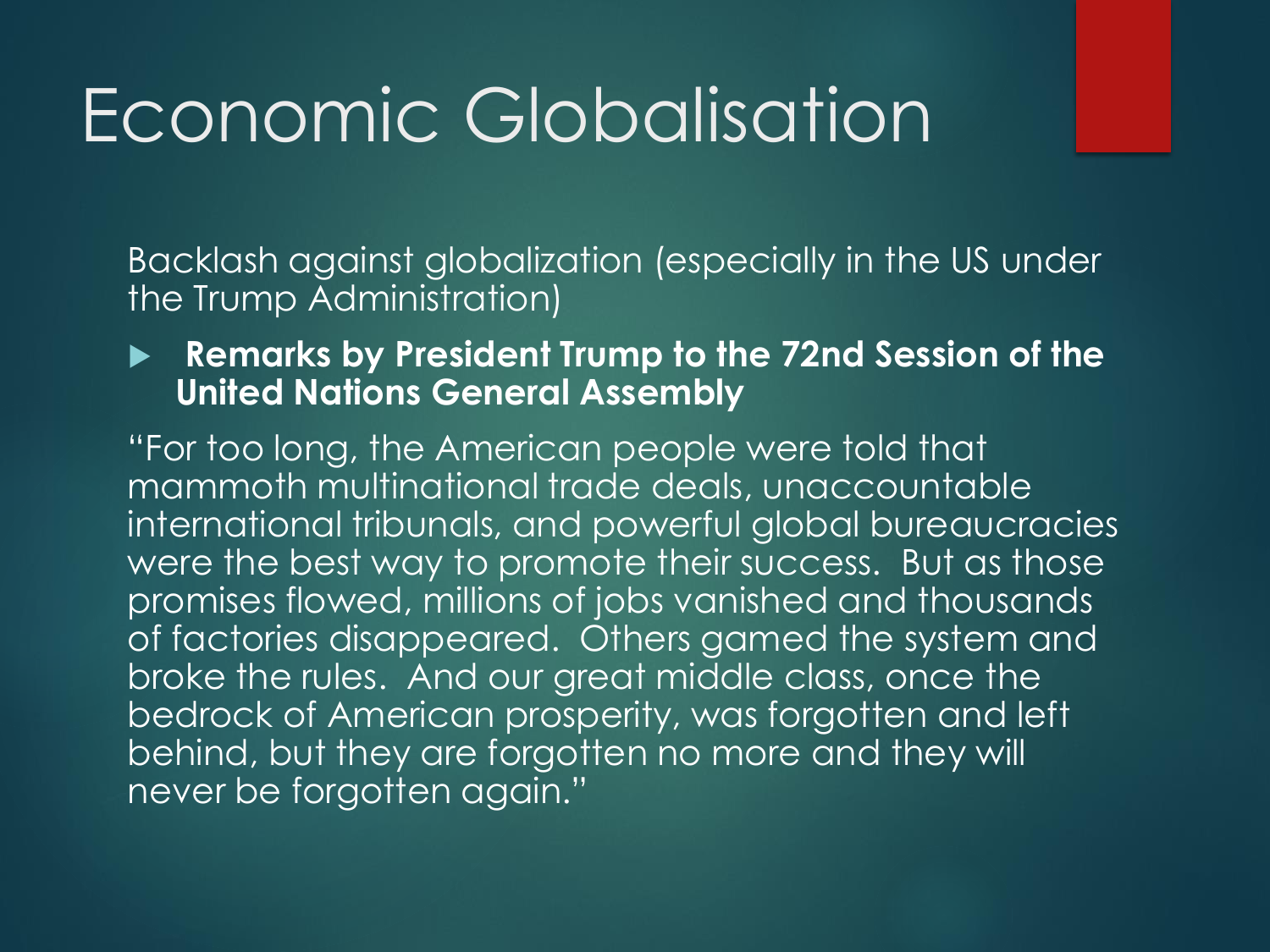## Backlash against Economic Globalization

What are the sources of the current backlash against globalization?



Conception that globalization is a process through which power is distilled upward and away from the poor, toward a global elite

Oxfam Report (16 Jan 2017): "Just 8 men own same wealth as half the world"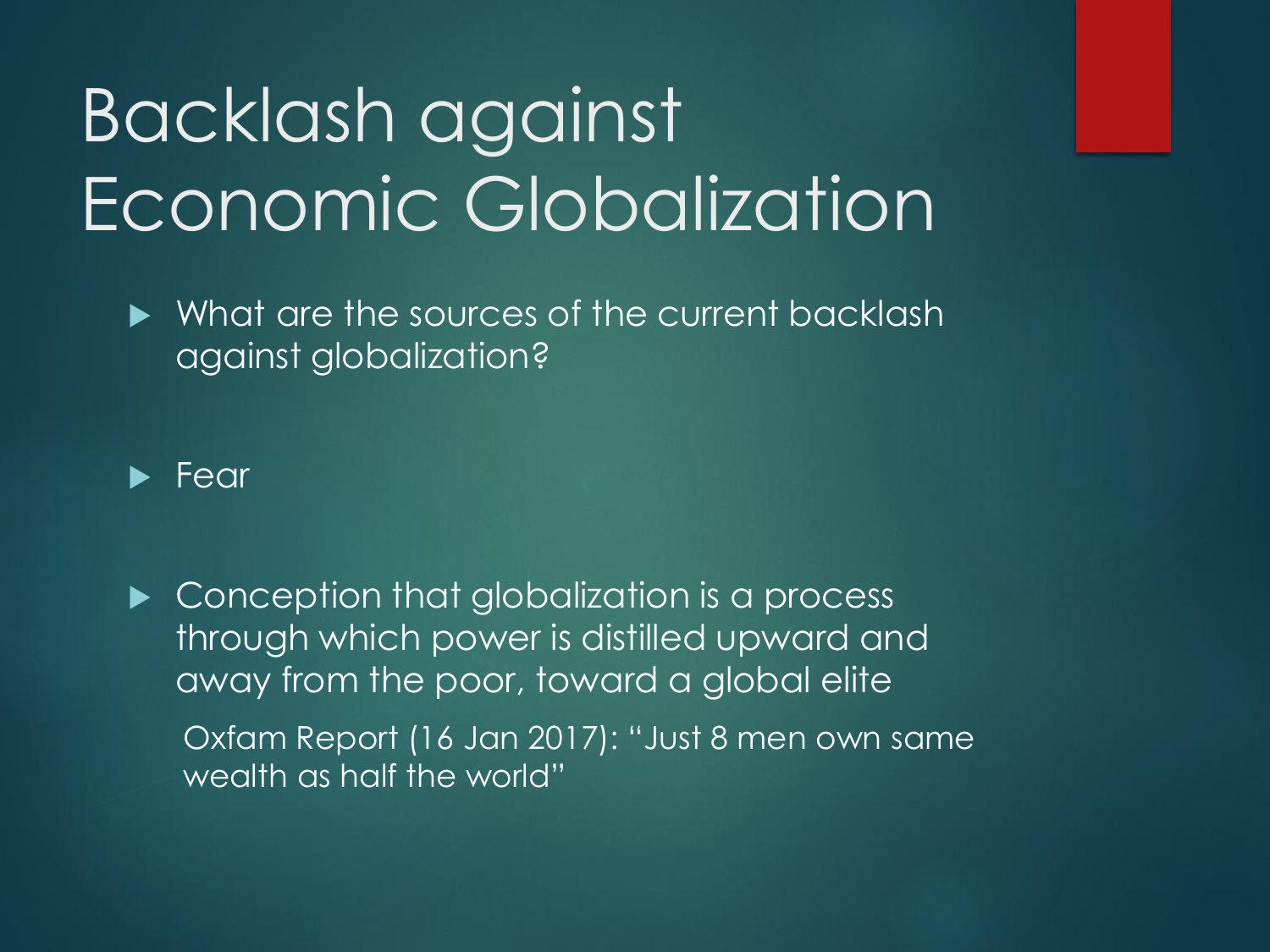### Criticisms of WTO

**F** "The WTO and GATT Uruguay Round Agreements have functioned principally to pry open markets for the benefit of transnational corporations at the expense of national and local economies; workers, farmers, indigenous peoples, women and other social groups; health and safety; the environment; and animal welfare. In addition, the WTO system's rules and procedures are undemocratic, untransparent and nonaccountable and have operated to marginalize the majority of the world's people."

http://www.citizen.org/trade/wto/index.cfm